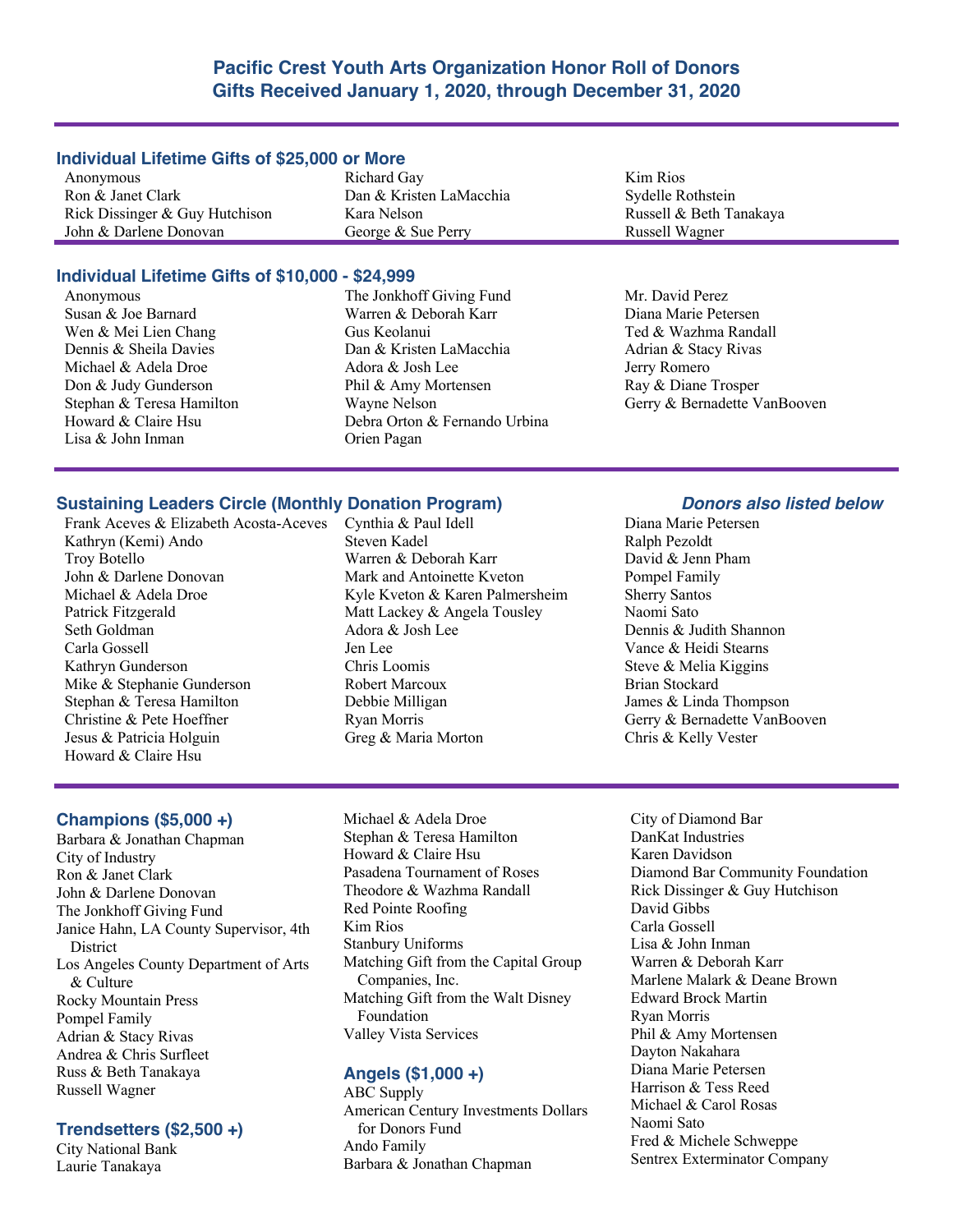# **Pacific Crest Youth Arts Organization Honor Roll of Donors Gifts Received January 1, 2021, through December 31, 2021**

# **Angels (Continued)**

Southern California Gas Company Wanda Tanaka Gregg Tanakaya Ray & Diane Trosper Target Circle Giving Program The Dexheimer-Erickson Corporation Chris & Kelly Vester Larry Webster Frances Young

# **Director's Circle (\$500 +)**

Francisco Aceves & Elizabeth Acosta-Aceves Morey Asato Joe & Susan Barnard Patricia Bayha Bertrand's Music Ken & Joy Brookman Evan Ching Tod Conover & Jeri Pauloski Creative Costuming & Designs Mark De La Vega Susan & Don Deardorff David & Jade Erickson Fluidmaster Nick Foti David Gonzalez Christine & Pete Hoeffner Jacqueline Orozco Eric Johnson Kelleen & Richard Kikuchi Mark & Antoinette Kveton Adora & Josh Lee Matching Gift from LPL Financial Foundation Scott & Kathy Macintyre Robert Marcoux Milton Mejia James Mendes Greg & Maria Morton Network for Good Neil Nordhof Olson Family Dentistry Pedone Family Sean Phelan Porch.com Helen Porter Stephen & Kelly Pultz Steve Roberts Randy M. Schlosser, Esq. Carolin Shining Earl & Debbie Sneed Steve & Melia Kiggins Thrivent Choice Charitable Grant Program Leianna & John Utick Gerry & Bernadette VanBooven

Sheryl & Cory Visser Trevor White

## **Instructors Circle (\$250 +)**

Askar & Lena Askar Sonny & Liza Baskin Jonathan Birchall Troy Botello Robert & Jessica Briggs Burns & McDonnell Foundation Matching Gifts Fund Martha & Henry Ching Helen Clark Kristi & Tom Conway Craig Realty Group/Citadel Center Dennis & Sheila Davies Sally DeAnda & Gabriel Pelaez Shelby Facundo-Moreno Jon & Jacquie Farbman John Yolanda Fresquez Seth Goldman Mike & Stephanie Gunderson Jennifer Guthrie Jim Hensley - The Marching Warehouse Jesus Holguin Anthony & Ellen Jeremiah Kyle Kveton & Karen Palmersheim Matthew Lee Jason Lomeda & Sarah Choi Chris Loomis Dan Matejczyk Debbie Milligan Velvet & Robert Morales Elaine & Cameron Mummery Jessica & Aaron Parker Brian Schell Dennis & Judith Shannon Stephen Singer Brian Stockard James & Linda Thompson Michael Xu Jeremy & Michelle Yang

# **Teal & Gold Club (\$150 +)**

Richard & Lori Anderson Arlene Cain Mark Dombroski e-Adjudicate Elizabeth Acosta-Aceves Michael & Laurel Engstrom Patrick Fitzgerald Strategic Building Products Don & Judy Gunderson Mark Gunderson & Dr. Phyllis Kawada Mike & Deborah Habrat Cynthia & Paul Idell Adam Jones Mike Jones

Steven Kadel Matt & Allison Kerns Colleen Jack Kohler Matt Lackey & Angela Tousley Jen Lee Carol Lively John Loomis Maria Lorcher Nancy Lyons Audrey Miller Mongols Motorcycle Club Alex Morales & Viviana Guzman Joe Moran & Raetai Su John Patterson Ralph Pezoldt Andrew Rivera Greg Rochford Dr. Stephen Rochford Barbara & Streeter Shining Vance & Heidi Stearns Tastee Bakeshop of West Covina Candace & Robert Taylor Steve & Barbara Taylor John & Judith Tergina Brian & Tina Tilley Sherry Santos Steve & Michelle VerKuilen Mark & Monetta Williams

# **Corps Club (\$90 +)**

Brian Adcock & Goff Christian Ali & Karen Ahmadi Alejandro Alvarado Jesus & Maria Alvarez Elena Ana Illona & Christopher Anderson Mary Andrews Tom & Darcie Aungst Hunter Avelona Melia & Chris Bacon Robert Baker Deanna & James Ballard Coral Candelario Christian Behier Heather & Ernie Billing Randy & Kay Bratton Joe Calderon Natalie Cardoze Jennifer & William Carr Cecila Carroll Graham Julie Celestial Jay Chacon Carole Chafin Lorie Chang Patricia Dulong Kelly Flickinger Elena Flores Andrew Fong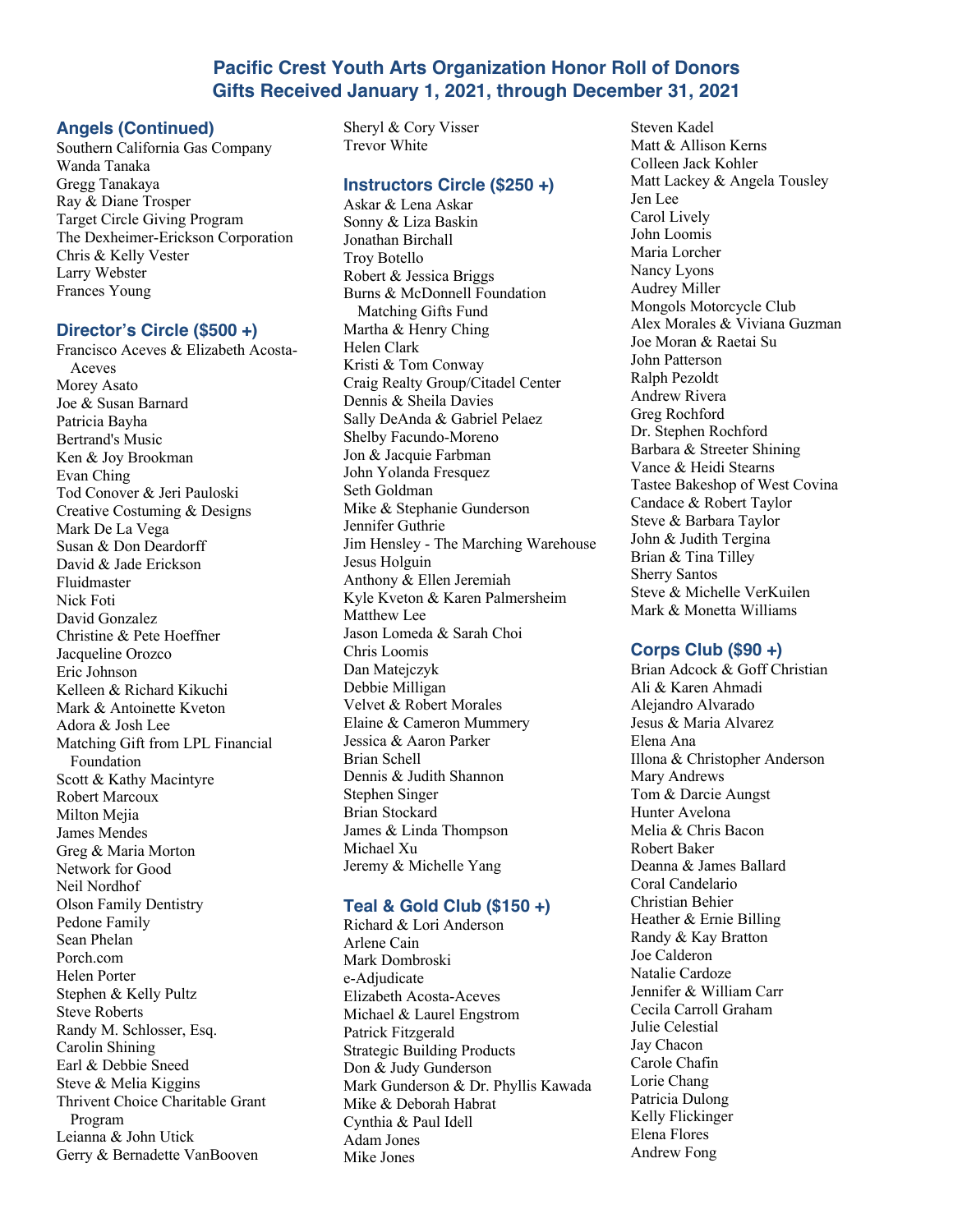# **Pacific Crest Youth Arts Organization Honor Roll of Donors Gifts Received January 1, 2021, through December 31, 2021**

## **Corps Club (Continued)**

Yvette Gabriel Jamie Garner Tawni Gesteuyala Wade & Josie Gesteuyala Michael & Sylvia Gottfried Marc Greene Edward & Charlotte Grijalva Glen Guevara Kathryn Gunderson Mary Harmon William Hartung, CPA David & Kim Henkel David & Eyleen Hernandez Amy Hromiak Dai Hua Liao Shannon & Jim Hudson Wanda Iacovitti Bella Jimenez Peyton Johnson Tracy Jones Ryan Joyce Keith Kadel Athena & Lisa Keckler Kenneth Gebert Kari Kent Blanche Kline Mike Kocour Dr. Janet Konecne Greg & Frances Kovacic Bryan & Janie Kurata Victor & Verenisse Landa Paul & Sharon Landry Kristie & Scott Lane Keith Lee Stephen & Jodie Lee Fred & Roxanne Lenway Cooper Magill Fancis Kit Margarejo Anna Mendiola & Teckla Lowdermilk Tracy Michels Victor Moy IRA Trust Daniel Nater & Addy Roff Jimmy Nguyen Gregg Okada John & Diane Petersen David & Jenn Pham Billy Phillips David Pokras Mailyn Ramirez Carlo & Melissa Ricci Greg Robinson Michael Russell Tamer Sabha Rachel Sandoval Kaisa & Mike Schmitt MaryAnn Schmitt Troy Sechrist Nicole Sevigny

Reid Shimabukuro George & Callie Steele Daniel Stokes David & Valerie Taga Laurie Tanakaya Jim Thomas & Fred Provencher Edward & Marifel Trias Peter Tsukamoto Ian Uvas Jan Vanderlinden Mariaelena & Thomas Villarreal Hyunjin & Sheng Wang Mike Webster Steven Wolf & Karen Skirvin Kelly Wolschon

#### **Friends (\$89 & less)**

Joel Agalsoff Frances Ando Partick Arvidson Paul Banagas Harmony Barnard Andrew Barone Solana Blantz Jair Bonilla Eric Briggs Jim Brindis Michelle & Fernando Carranza Nikki Collister Makayla Cracium Monica DeClercq Emmanuel Del Olmo Andee Freeman **Andrew Fresquez** Sharon Fuller Robert (Bobby) Gagnon Karen Gajda Jeffrey Godtland Mike Hamada Genoveva Hernandez Michelle Ho Steve Jessup Thomas & Susan Jindra Cynthia Jones Pamela & Dale Kaplan Sandra & Gregg Kitagawa Giselle & E.J. Koford Kroger, Inc. Dylan Lam Aaron & Debbie Levin Darren & Laura Loney Martha & Melania Majowicz Joyce Manley Edward Martinez Susan Mazze Charles Miller Natlie Miller Gabriel Montez

Sandy Montijo Nolan Mori Benevity Causes Allison Munder Ken Nalbone Noah Oliver Walt Omiecinski & Mark Mitchell Galen & Heather Osborn Karl & Jill Peterson Emily Probst Brendan Ristau Argentina Rivas Janet Rock Mark Rodgers Nathan Sacamay Dan Saeger Jon & Ruriko Sakurauchi Eric & Missy Samson Sherry Santos James & Suzanne Schmitt Victoria Schmitz Scott Simeon Paula & Ronald Spongberg Tracy & Arthur Tastet C. Trevisan Amy Tsou Taron Turner Steve Vickers Faye Wong Tim Yao

### **Gifts in Kind**

ABC Supply Company Pat Bayha Ron & Janet Clark DCP Partners, LLC Chris Henderson Grammy Museum Hollingshead Deli (Orange, CA) Wanda Iacovitti Mark & Antoinette Kveton La Canada Country Club Los Serranos Country Club Chuck Miller Phil & Amy Mortensen New Moon Restaurant (Montrose, CA) Diana Marie Petersen Andrew Rivera Seven Oaks Country Club Laurie Tanakaya Russell Tanakaya Photography Kelly Vester

### **Corporate Partners**

Charter Oak Unified School District City of Industry DCP Partners, LLC Designs by King